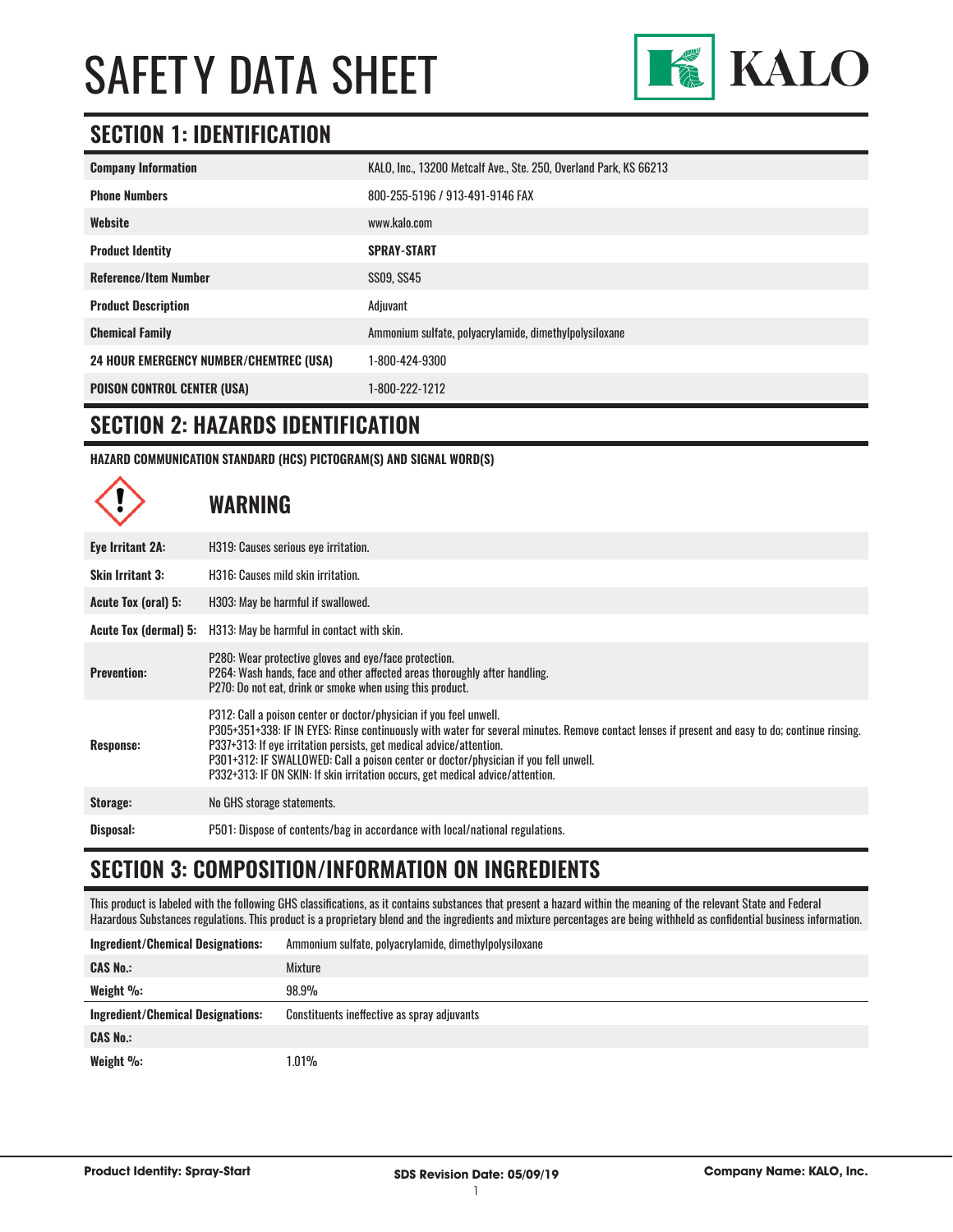

#### **SECTION 4: FIRST AID MEASURES**

#### **[DESCRIPTIONS]**

| General:           | In all cases of doubt, or when symptoms persist, seek medical attention. Never give anything by mouth to an unconscious person.                                                                                                         |
|--------------------|-----------------------------------------------------------------------------------------------------------------------------------------------------------------------------------------------------------------------------------------|
| <b>Inhalation:</b> | Remove to fresh air. Keep patient warm and at rest. If breathing is irregular or stopped, give artificial respiration. If unconscious, place in the recovery<br>position and obtain immediate medical attention. Give nothing by mouth. |
| Eyes:              | Irrigate copiously with clean fresh water for at least 10 minutes, holding the eyelids apart and seek medical attention.                                                                                                                |
| Skin:              | Remove contaminated clothing. Wash skin thoroughly with soap and water or use a recognized skin cleanser. Do NOT use solvents or thinners.                                                                                              |
| Ingestion:         | If accidentally swallowed, obtain immediate medical attention. Keep at rest, Do NOT induce vomiting.                                                                                                                                    |
|                    | [MOST IMPORTANT SYMPTOMS AND EFFECTS, BOTH ACUTE AND DELAYED]                                                                                                                                                                           |
| Overview:          | No adverse symptoms or effects anticipated under normal handling conditions. See Section 2 for further details.                                                                                                                         |
| Eyes:              | Causes serious eye irritation.                                                                                                                                                                                                          |
| Skin:              | Causes skin irritation. May be harmful in contact with skin.                                                                                                                                                                            |
| Ingestion:         | May be harmful if swallowed.                                                                                                                                                                                                            |

#### **SECTION 5: FIREFIGHTING MEASURES**

| <b>General Hazard:</b>                | Toxic fumes may be emitted in a fire situation.                                                                                                                                                                                                                                                                                                                                                                                                                                                 |
|---------------------------------------|-------------------------------------------------------------------------------------------------------------------------------------------------------------------------------------------------------------------------------------------------------------------------------------------------------------------------------------------------------------------------------------------------------------------------------------------------------------------------------------------------|
| <b>Extinguishing Media:</b>           | Foam, dry chemical, carbon dioxide, water spray or fog.                                                                                                                                                                                                                                                                                                                                                                                                                                         |
| <b>Hazardous Combustion Products:</b> | Hydrogen cyanide, carbon monoxide and ammonia may be emitted.                                                                                                                                                                                                                                                                                                                                                                                                                                   |
| <b>Explosion Hazards:</b>             | Dust suspended in air may create a potentially explosive environment.                                                                                                                                                                                                                                                                                                                                                                                                                           |
| <b>Fire Fighting Procedures:</b>      | Evacuate area and fight fire upwind a safe distance to avoid hazardous vapors and decomposition products. Fire exposed containers<br>can build up pressure and should be kept cool with water spray if possible. Explosive vapor could form from ruptured containers.<br>Dike and collect water used to fight fire to prevent environmental damage due to runoff. Foam or dry chemical fire extinguishing<br>systems are preferred to prevent environmental damage from excessive water runoff. |
| <b>Fire Fighting Equipment:</b>       | As in any fire, wear self-contained breathing apparatus pressure-demand, MSHA/NIOSH approved or equivalent, and full protective gear.                                                                                                                                                                                                                                                                                                                                                           |

### **SECTION 6: ACCIDENTAL RELEASE MEASURES**

| <b>Small Spill:</b>                  | Contain material. Sweep up spilled material which is contaminated and place it and damaged unusable containers in a container<br>appropriate for non-hazardous chemical waste. Check local, state, and federal regulations for proper disposal.                                                                                                  |
|--------------------------------------|--------------------------------------------------------------------------------------------------------------------------------------------------------------------------------------------------------------------------------------------------------------------------------------------------------------------------------------------------|
| Large Spill:                         | Contain material. If material is not contaminated with other materials the product may still be viable for use. Sweep up spilled<br>material which is contaminated and place it and damaged unusable containers in a container appropriate for non-hazardous chemical<br>waste. Check local, state, and federal regulations for proper disposal. |
| <b>Water Spill:</b>                  | Do not contaminate any body of water.                                                                                                                                                                                                                                                                                                            |
| Land Spill:                          | Avoid runoff onto any adjacent land.                                                                                                                                                                                                                                                                                                             |
| <b>Special Protective Equipment:</b> | Always wear proper protective equipment when handling this product.                                                                                                                                                                                                                                                                              |

#### **SECTION 7: HANDLING AND STORAGE**

| <b>Product Identity: Spray-Start</b>  | SDS Revision Date: 05/09/19                                                                                                                                                                                                                                                                                                                                                                                                                              | <b>Company Name: KALO, Inc.</b> |
|---------------------------------------|----------------------------------------------------------------------------------------------------------------------------------------------------------------------------------------------------------------------------------------------------------------------------------------------------------------------------------------------------------------------------------------------------------------------------------------------------------|---------------------------------|
| <b>Incompatible Materials:</b>        | Strong oxidizers such as hydrogen peroxide, bromine and chromic acid.                                                                                                                                                                                                                                                                                                                                                                                    |                                 |
| <b>Conditions For Safe Storage:</b>   | Store in tightly closed bags in dry, well-ventilated area, away from excessive heat and incompatibles. Do not allow water or other<br>chemicals to be introduced into contents of bag. Do not store near feed or food products. Do not use or store near open flame or<br>incompatible materials. See Section 2 for further details.                                                                                                                     |                                 |
| <b>Precautions For Safe Handling:</b> | Do not get in eyes, on skin, or on clothing. Do not breathe vapors or mists. Keep bag closed. Use only with adequate ventilation. Use<br>good personal hygiene practices. Wash hands before eating, drinking, smoking. Remove contaminated clothing and wash before<br>reuse. Destroy contaminated belts and shoes and other items that cannot be decontaminated. Have eyewash accessible to use in<br>handling area. See Section 2 for further details. |                                 |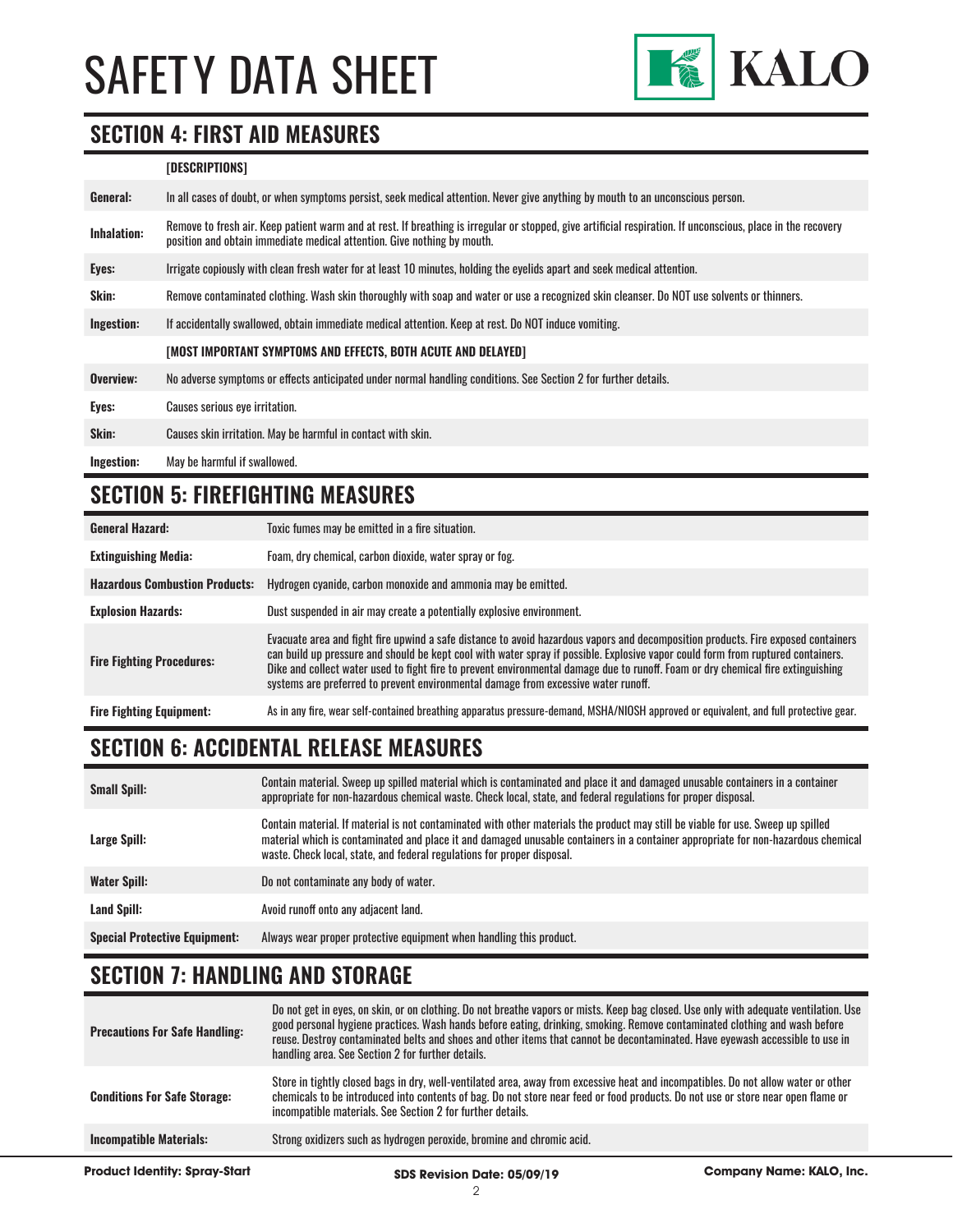

#### **SECTION 8: EXPOSURE CONTROLS/PERSONAL PROTECTION**

| <b>Exposure Data:</b>        | This product contains no ingredients (at greater than 0.1%) with established limits for exposure under OSHA, ACGIH and/or NIOSH.                                                                                                                                                                                                       |
|------------------------------|----------------------------------------------------------------------------------------------------------------------------------------------------------------------------------------------------------------------------------------------------------------------------------------------------------------------------------------|
| <b>Carcinogen Data:</b>      | This product contains no ingredients (at greater than 0.1%) that are suspected of being or known to be a carcinogen under OSHA, NTP or IARC.                                                                                                                                                                                           |
|                              | <b>[PERSONAL PROTECTIVE EQUIPMENT]</b>                                                                                                                                                                                                                                                                                                 |
| <b>Respiratory:</b>          | If workers are exposed to concentrations above the exposure limit, they must use the appropriate certified respirators.                                                                                                                                                                                                                |
| <b>Eyes and Face:</b>        | Wear safety eyewear (e.g. safety spectacles/goggles/visors) to protect against the splash of liquids.                                                                                                                                                                                                                                  |
| Skin:                        | Overalls, which cover the body, arms, and legs, should be worn. Skin should not be exposed. All parts of the body should be washed after<br>contact.                                                                                                                                                                                   |
| <b>Engineering Controls:</b> | Provide adequate ventilation. Where reasonably practicable, this should be achieved by the use of local exhaust ventilation and good<br>general extraction. If these are not sufficient to maintain concentrations of particulates, and any vapor below occupational exposure limits,<br>suitable respiratory protection must be worn. |
| <b>Other Work Practices:</b> | See technical data sheet.                                                                                                                                                                                                                                                                                                              |
|                              | [COMMENTS]                                                                                                                                                                                                                                                                                                                             |
| <b>TLV (Units):</b>          | Nuisance Dust TLV (units): 15mg/m <sup>3</sup>                                                                                                                                                                                                                                                                                         |

#### **SECTION 9: PHYSICAL AND CHEMICAL PROPERTIES**

| Appearance:                                       | <b>Free Flowing White Granule</b>              |
|---------------------------------------------------|------------------------------------------------|
| Odor:                                             | <b>Slight Chemical</b>                         |
| <b>Odor Threshold:</b>                            | <b>Not Measured</b>                            |
| pH:                                               | <b>Not Measured</b>                            |
| <b>Specific Gravity:</b>                          | <b>Not Measured</b>                            |
| <b>Flashpoint:</b>                                | Difficult To Burn, Will Not Sustain Combustion |
| <b>Solubility in Water:</b>                       | Soluble                                        |
| Viscosity (cSt):                                  | <b>Not Measured</b>                            |
| $VOC\%$ :                                         | <b>Not Measured</b>                            |
| <b>Vapor Pressure (Pa):</b>                       | <b>Not Measured</b>                            |
| <b>Vapor Density:</b>                             | <b>Heavier Than Air</b>                        |
| <b>Density:</b>                                   | $52-57$ lbs/ft <sup>3</sup>                    |
| <b>Melting/Freezing Points:</b>                   | <b>Not Measured</b>                            |
| Initial Boiling Point/Range (OF/OC):              | <b>Not Measured</b>                            |
| <b>Flammability (Solid, Gas):</b>                 | Not Applicable                                 |
| <b>Upper Flammability/Explosive Limits:</b>       | <b>Not Measured</b>                            |
| Lower Flammability/Explosive Limits:              | <b>Not Measured</b>                            |
| <b>Decomposition Temperature:</b>                 | >282°C                                         |
| <b>Auto-Ignition Temperature:</b>                 | <b>Not Measured</b>                            |
| Partition Co-Efficient n-octanol/water (Log Kow): | <b>Not Measured</b>                            |
| <b>Evaporation Rate (Ether=1):</b>                | <b>Not Measured</b>                            |
| Other:                                            | No other relevant information.                 |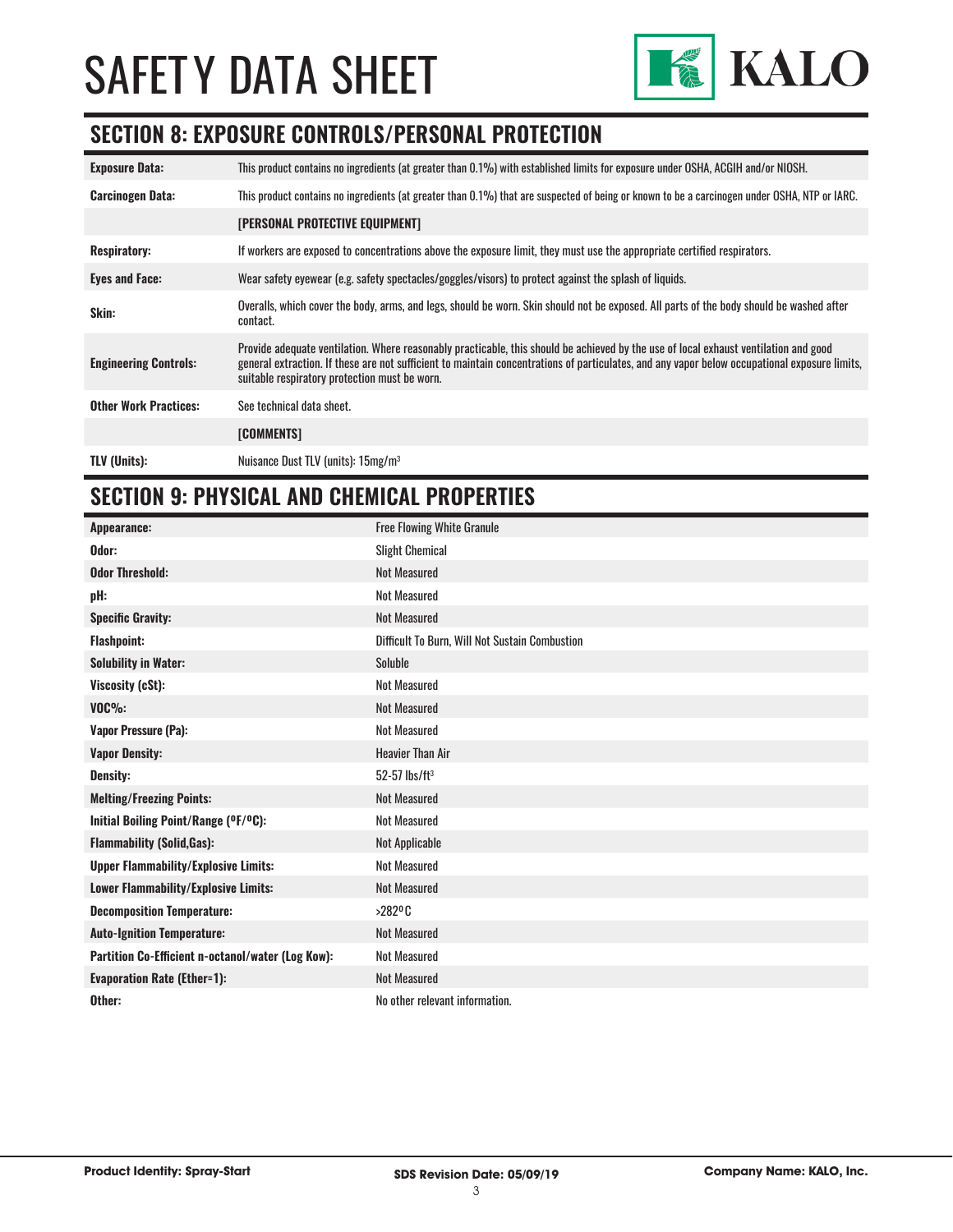

#### **SECTION 10: STABILITY AND REACTIVITY**

| Stable:                                  | Yes                                                                       |
|------------------------------------------|---------------------------------------------------------------------------|
| <b>Hazardous Polymerization:</b>         | No                                                                        |
| <b>Polymerization:</b>                   | Will not occur.                                                           |
| <b>Conditions To Avoid:</b>              | Heat, open flame, sparks and static electricity.                          |
| <b>Hazardous Decomposition Products:</b> | Temperatures above 282°C causes a release of ammonia and sulfur trioxide. |
| <b>Incompatible Materials:</b>           | Strong oxidizers such as hydrogen peroxide, bromine and chromic acid.     |

### **SECTION 11: TOXICOLOGICAL INFORMATION**

|                                                                   | [ACUTE TOXICITY ESTIMATE]                              |                          |
|-------------------------------------------------------------------|--------------------------------------------------------|--------------------------|
| Ingredients:                                                      | Ammonium sulfate, polyacrylamide, dimethylpolysiloxane |                          |
| Oral LD50mg/kg:                                                   | No Data Available                                      |                          |
| Skin LD50mg/kg:                                                   | No Data Available                                      |                          |
| Inhalation Vapor LC50mg/L/4hr:                                    | No Data Available                                      |                          |
| Inhalation Dust/Mist LC50mg/L/4hr:                                | No Data Available                                      |                          |
| <b>ITEM</b>                                                       | <b>HAZARD</b>                                          | <b>CATEGORY</b>          |
| <b>Acute Toxicity (mouth):</b>                                    | May be harmful if swallowed.                           | 5                        |
| <b>Acute Toxicity (skin):</b>                                     | May be harmful in contact with skin.                   | 5                        |
| <b>Acute Toxicity (inhalation):</b>                               | <b>Not Applicable</b>                                  | $\sim$ $-$               |
| <b>Skin Corrosion/Irritation:</b>                                 | <b>Causes mild skin irritation.</b>                    | 3                        |
| <b>Eye Damage/Irritation:</b>                                     | <b>Causes serious eye irritation.</b>                  | 2A                       |
| <b>Sensitization (respiratory):</b>                               | <b>Not Applicable</b>                                  | $\overline{\phantom{a}}$ |
| Sensitization (skin):                                             | Not a skin/contact sensitizer.                         | $\sim$ $-$               |
| <b>Germ Toxicity:</b>                                             | <b>Not Applicable</b>                                  | $ -$                     |
| <b>Carcinogenicity:</b>                                           | <b>Not Applicable</b>                                  | $\sim$ $\sim$            |
| <b>Reproductive Toxicity:</b>                                     | <b>Not Applicable</b>                                  | $\overline{\phantom{m}}$ |
| <b>Specific Target Organ Systemic Toxicity-Single Exposure:</b>   | <b>Not Applicable</b>                                  | $\sim$ $-$               |
| <b>Specific Target Organ Systemic Toxicity-Repeated Exposure:</b> | Not Applicable                                         |                          |
| <b>Aspiration Hazard:</b>                                         | <b>Not Applicable</b>                                  |                          |

#### **SECTION 12: ECOLOGICAL INFORMATION**

| <b>Ecotoxicity:</b>                    | No additional information provided for this product. This product is not for use in aquatic settings. |
|----------------------------------------|-------------------------------------------------------------------------------------------------------|
| <b>Persistence and Degradability:</b>  | There is no data available on the preparation itself.                                                 |
| <b>Bioaccumulative Potential:</b>      | Not measured.                                                                                         |
| <b>Mobility In Soil:</b>               | No data available.                                                                                    |
| <b>Results of PBT and vPvB Assess:</b> | This product contains no PBT/vPvB chemicals.                                                          |
| <b>Other Adverse Effects:</b>          | No data available.                                                                                    |